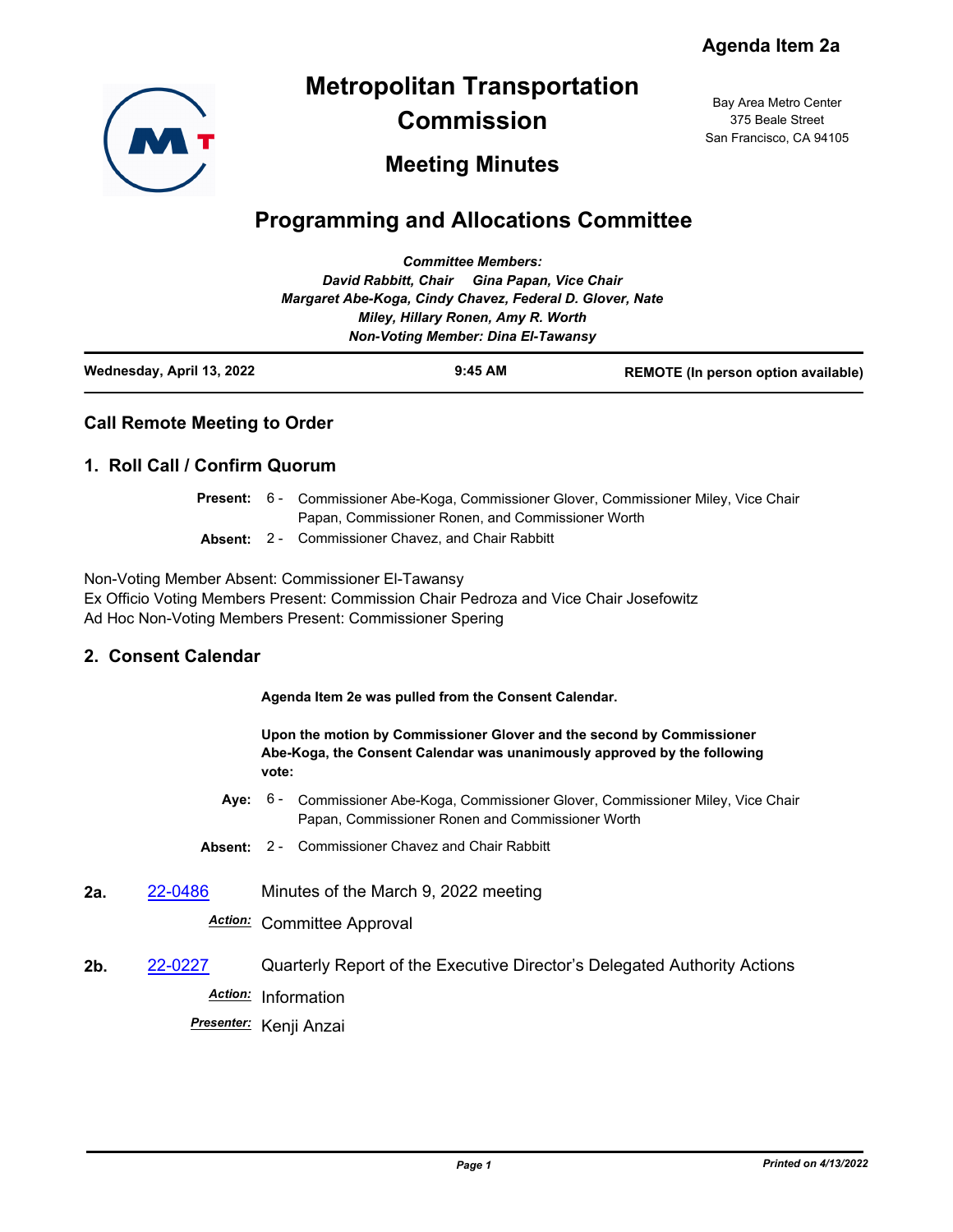**2c.** [22-0502](http://mtc.legistar.com/gateway.aspx?m=l&id=/matter.aspx?key=23761) MTC Resolution No. 4202, Revised. Various revisions to the One Bay Area Grant program (OBAG 2), including programming \$2.2 million within the Freeway Performance Program for MTC's I-880 Optimized Corridor Operations project.

*Action:* Commission Approval

*Presenter:* Thomas Arndt

- **2d.** [22-0503](http://mtc.legistar.com/gateway.aspx?m=l&id=/matter.aspx?key=23762) MTC Resolution Nos. 4511 and 4461, Revised. Programming of FTA Section 5311 Rural Area funds: \$4.7 million in fiscal years 2021-22 and 2022-23 Section 5311 formula funds, and revision of one project in FY2020-21 funds.
	- *Action:* Commission Approval

#### *Presenter:* Margaret Doyle

- **2e.** [22-0487](http://mtc.legistar.com/gateway.aspx?m=l&id=/matter.aspx?key=23746) MTC Resolution Nos. 4465, Revised and 4466, Revised. Allocation of \$34 million in FY2021-22 Transportation Development Act (TDA) and State Transit Assistance (STA) funds to BART, SMART, and Union City to support transit operations and capital projects and to rescind \$600,000 in STA from SFMTA.
	- *Action:* Commission Approval
	- *Presenter:* Kenji Anzai

Aleta Dupree was called to speak.

**Upon the motion by Commissioner Glover and the second by Commissioner Ronen, the Committee unanimously approved the referral of MTC Resolution No. 4465, Revised and 4466, Revised. The motion carried by the following vote:**

- Aye: 6 Commissioner Abe-Koga, Commissioner Glover, Commissioner Miley, Vice Chair Papan, Commissioner Ronen and Commissioner Worth
- **Absent:** 2 Commissioner Chavez and Chair Rabbitt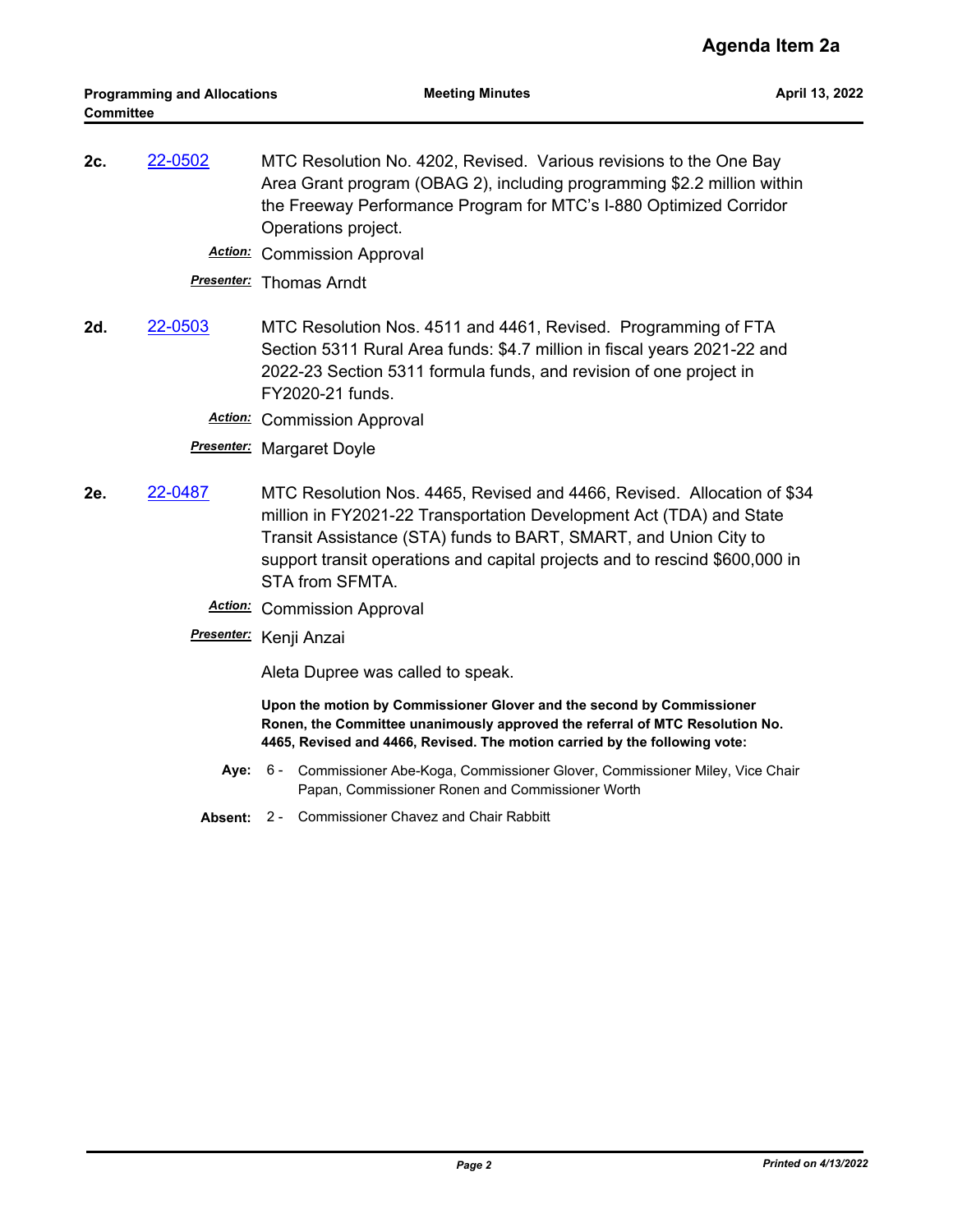| 2f. | 22-0533 | MTC Resolution No. 4412, Revised. Regional Measure 3 (RM3) Letter of<br>No Prejudice to the Napa Valley Transportation Authority for the SR-29<br>Improvement Project. |
|-----|---------|------------------------------------------------------------------------------------------------------------------------------------------------------------------------|
|     |         | <b>Action:</b> Commission Approval                                                                                                                                     |

*Presenter:* Kenneth Kao

**2g.** [22-0560](http://mtc.legistar.com/gateway.aspx?m=l&id=/matter.aspx?key=23819) MTC Resolution No. 4475, Revised. 2021 Transportation Improvement Program (TIP) Amendment 2021-20.

*Action:* Commission Approval

*Presenter:* Adam Crenshaw

#### **3. State**

**3a.** [22-0344](http://mtc.legistar.com/gateway.aspx?m=l&id=/matter.aspx?key=23603) Regional Approach and Prioritization Principles for Bay Area Senate Bill 1 (SB1) Competitive Program Nominations.

> Proposed Regional Approach and Prioritization Principles for Bay Area SB1 competitive program nominations, including Solutions for Congested Corridors, Trade Corridor Enhancement, and Local Partnership Programs.

- *Action:* Commission Approval
- *Presenter:* Kenneth Kao

Commissioner Ronen left during agenda item 3a.

Aleta Dupree was called to speak.

**Upon the motion by Commissioner Worth and the second by Commissioner Glover, the Committee unanimously approved the referral of the Regional Approach and Prioritization Principles for Bay Area Senate Bill 1 Competitive Program Nominations to the Commission for approval. The motion carried by the following vote:**

- Aye: 5 Commissioner Abe-Koga, Commissioner Glover, Commissioner Miley, Vice Chair Papan and Commissioner Worth
- **Absent:** 3 Commissioner Chavez, Chair Rabbitt and Commissioner Ronen